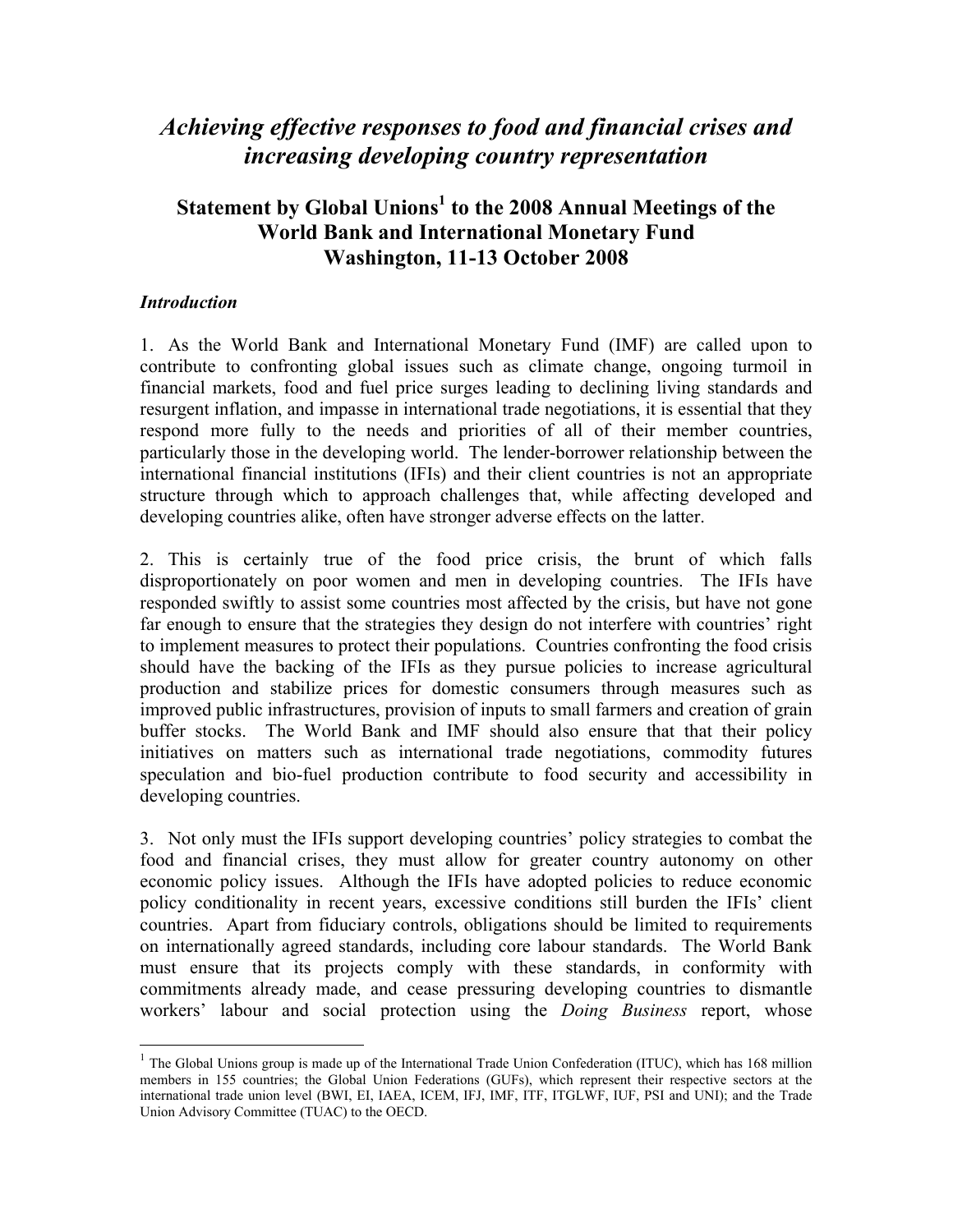methodology and claims have been debunked by the Bank's own internal watchdog group.

4. The *Declaration on Social Justice for a Fair Globalization* adopted by the International Labour Conference in June 2008 called for the International Labour Organization (ILO) to work jointly with other organizations, including the IFIs, in the promotion of decent work. In pursuit of this objective, the international trade union movement urges the IFIs to strive for greater policy coherence between their programmes and other multilateral initiatives, such as the United Nations Framework Convention on Climate Change and the ILO's Decent Work Agenda. If the objectives of the UN Highlevel Event on the Millennium Development Goals (25 September 2008, New York) and the Follow-up International Conference on Financing for Development to Review the Implementation of the Monterrey Consensus (29 November - 2 December 2008, Doha) are to be met and development prospects to be significantly improved, the IFIs must change their policies to play a far more constructive role than over the past decades.

5. The World Bank's recently revised assessment of the number of people living in extreme poverty – estimated, before the food price surge drove even more into poverty, at one in four developing-country inhabitants versus one in six under previous calculations – shows the urgency of changing the policy focus of the IFIs. Global Unions call on the World Bank, in particular, to use the 2008 Annual Meetings to agree to a process of governance reform, leading to, at minimum, parity of voting power between developing and developed countries. As a development institute, the World Bank has a unique responsibility to ensure that the positions of developing countries are given more weight in important global debates.

# *Need for comprehensive policy change in response to food price crisis*

6. The member organizations of the Global Unions group have called for action to counter the impact of higher food and fuel prices in numerous forums over the past several months. Tens of millions of our members are low-income workers in developing countries and they are particularly affected by the price surges, which, especially in the case of food, are having a major distributional impact. The recent attention of the IMF and World Bank to the food and fuel price crisis and the situation of agriculture in developing countries is welcome. However, whereas the IMF declared in June that the balance-of-payments position of 72 developing countries was severely weakened by the combined impact of food and fuel price increases, we note that by September emergency assistance for budget or balance-of-payments support had been granted to only fifteen countries by the Bank and twelve by the Fund. The amount of assistance was on a relatively modest scale: an average of \$9 million per country from the Bank and concessionary loan augmentations from the Fund averaging \$19 million per country but spread out for up to three years.

7. Global Unions are concerned that the IFIs' policy proposals for increasing food production and to reduce prices do not adequately address all of the root causes of the current crisis, and that those for mitigating the impact of the crisis on populations could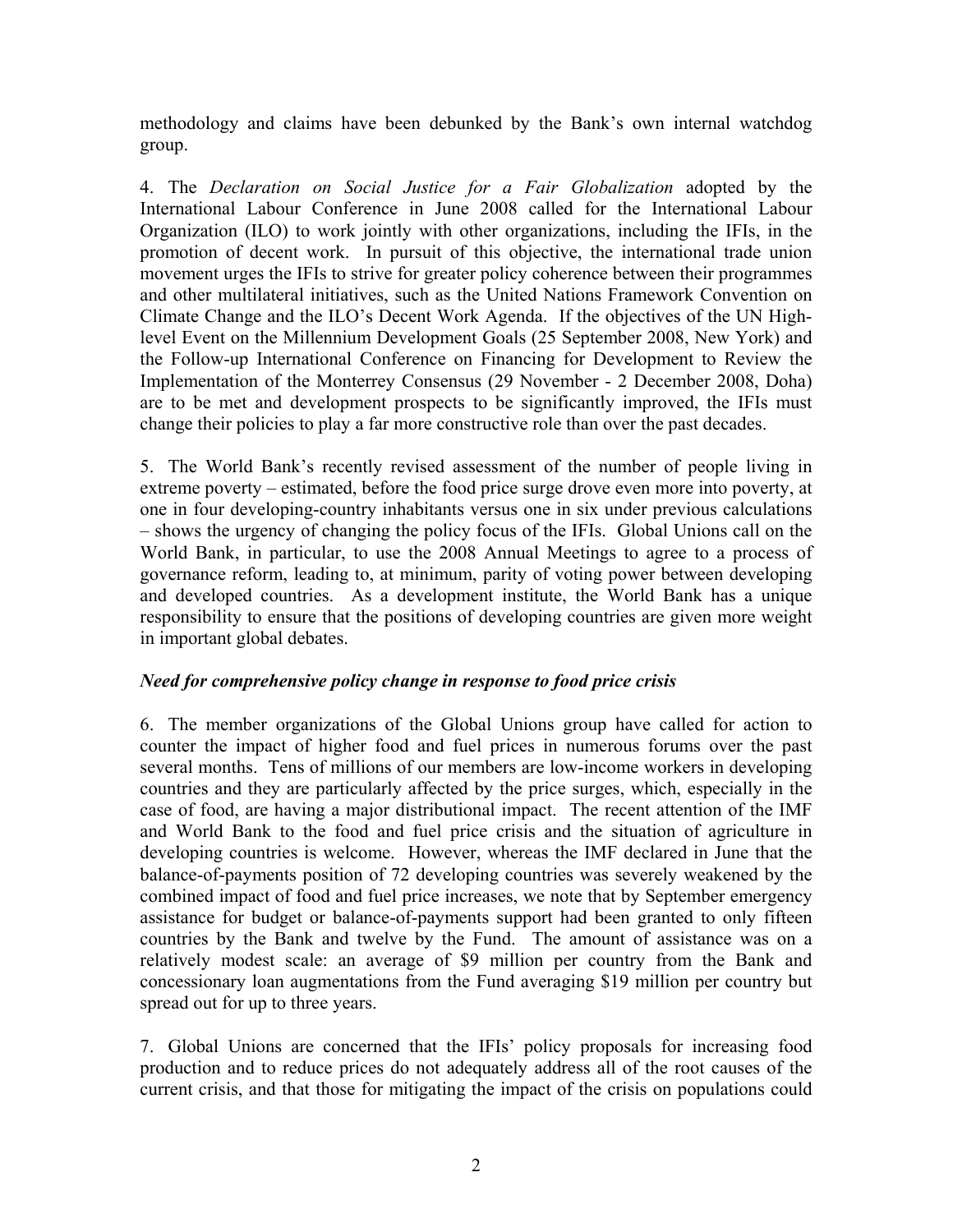leave many of the needy  $-$  a disproportionate number of whom stand to be women  $$ without assistance. Most analysts agree that the food price crisis cannot be resolved by continuing the same policies applied in recent years, but "more of the same" will be the inevitable result if institutions do not correct inappropriate policies that they promoted until very recently. One example is the shift of agriculture to bio-fuel production, which World Bank reports hold responsible for up to three-quarters of food price rises over the past six years. As recently as in 2006, the World Bank's president gave speeches on the need "to promote bio-fuels on a larger scale", and the Bank issued policy notes for the establishment of bio-fuels programmes in developing countries through subsidies and tax waivers. In neither case was the impact on food prices mentioned.

8. The World Bank's *New Deal for Global Food Policy: A Ten-Point Plan* calls for action in the US and Europe, where the Bank does not have lending programmes, to ease state support for bio-fuels but says nothing about the Bank's position regarding support for bio-fuels in its client countries, where it can have a strong influence on policy decisions. **The World Bank should clarify its current position on support for biofuel production in developing countries and on the precautions it is taking to ensure that any support does not contribute further to the food crisis.**

9. In the very recent past, the Bank and the Fund obliged many developing countries, particularly in Africa, to cut back on state support for agriculture, through loan conditions that required dismantling state corporations for the supply of inputs and for marketing, reducing subsidies for seeds and fertilizers, and eliminating grain buffer stocks. The Bank's *New Deal for Global Food Policy* proposes a substantial and much needed increase of investment in rural infrastructure in developing countries, along with "welldesigned subsidies aimed at poor and small-scale farmers who would not otherwise use agricultural inputs". However the Bank insists that the latter support must only be introduced for "a limited period", which seems to signal that the Bank discourages longer-term support. Many developing countries are considering the reestablishment of grain buffer stocks to protect citizens against shortages and price surges; the Bank should indicate whether it would reverse past policies and support such initiatives.

10. Another of the Bank's ten points to alleviate the food crisis is the conclusion of the Doha round of World Trade Organization negotiations involving sharp reductions in subsidies and tariffs. In its *World Development Report 2008: Agriculture for Development* (WDR 2008), the Bank states that, "full trade liberalization is estimated to increase international commodity prices on average by 5.5 percent for primary agricultural products". The Bank should explain the function of a proposal expected to increase food prices in a programme aimed at countering the food price surge, and put forward measures to mitigate the inevitable negative impacts. **In particular, the World Bank should end its opposition to developing countries' demands in WTO negotiations to protect food security and meet rural development goals, such as the "Special Safeguard Mechanism", and instead support such proposals.**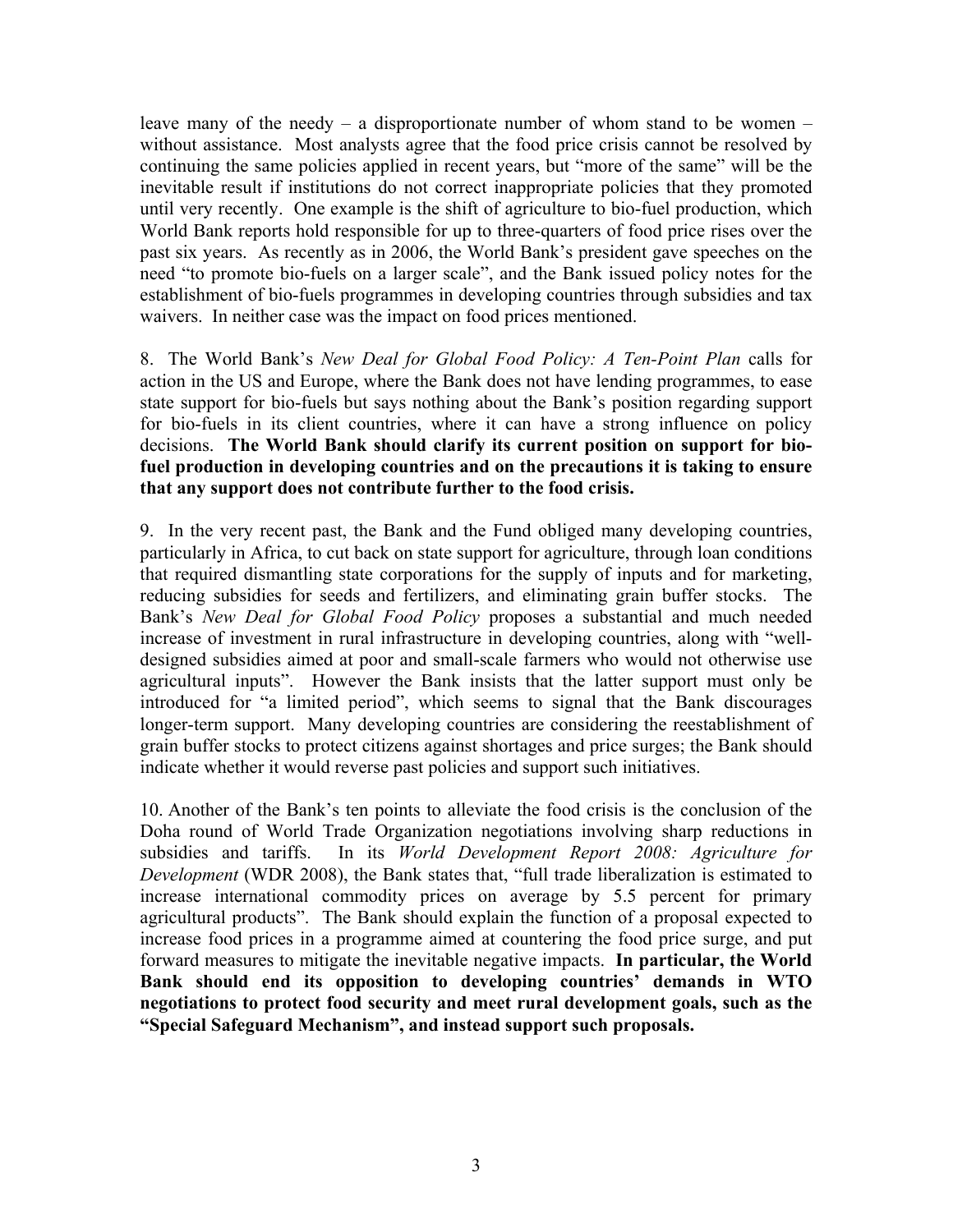#### *Support programmes that assist all those who require aid*

11. In their analyses of the causes of the current food and fuel price crisis, the IFIs have played down the impact of speculative investments in commodities as a causal factor. Many analysts in fact believe that speculative investments in futures markets have had the effect of contributing to price fluctuations because regulatory mechanisms for overseeing these markets were removed over the past decade in the US and other countries. Considerable evidence on the role of speculative investments in inflating commodity prices came out during hearings held by the US Senate in June 2008. The IMF should take the leadership in promoting the appropriate regulation of futures markets to limit price spikes caused by speculative activity, as well as of financial markets, where lack of adequate regulation contributed to the so-called subprime crisis in the US.

12. Global Unions are also concerned that the IFIs' policy advice for protecting lowincome consumers in developing countries against the impact of food and fuel prices may result in some very needy sectors of the population being excluded from assistance. Both the IMF and World Bank have discouraged the use of subsidies for basic foods stuffs – such as maize, rice, wheat flour or cooking oil  $-$  because they are not sufficiently "targeted", and have favoured instead temporary cash transfers to the poor. The practical problem with the latter is that they require an administrative system that may be beyond the capacities of the government and usually pose higher degrees of difficulty in poorer countries. Many needy individuals are likely not to receive any benefit because of administrative weaknesses, and others who have suffered substantial loss of buying power would be excluded if their level of income is above the very low eligibility ceiling usually established for these cash transfer schemes.

13. Unfortunately, when the World Bank convened civil society groups in recent months to discuss policy options for countering the food price crisis, it chose not to invite trade unions, even though Global Unions represent millions of workers engaged in food production and many more low-income workers in developing countries who are suffering the brunt of the crisis. The IMF did invite unions to briefings on the same topic and the ITUC had an opportunity to express concerns with Fund officials. The World Bank also neglected to invite unions to take part in preparatory consultations for its WDR 2008, despite the fact that many agricultural workers' unions in developing countries are affiliated to the International Union of Food and Agriculture Workers (IUF), one of the Global Union Federations. While the WDR notes that landless labourers constitute a growing share of the rural workforce and that their wages are declining in many countries, it inexplicably expresses hostility to minimum wages and ignores the need to promote the right of these workers to organize, a right often denied to agricultural workers. Such deficiencies in the WDR 2008 could have been avoided if the Bank had consulted the organizations that represent these workers.

14. A final area of concern related to the impact of the food and fuel price crisis pertains to government policy in response to price hikes, notably when workers attempt to obtain wage increases to compensate for the decline of their buying power. The IMF has counselled governments to "accommodate first-round effects" of higher food and fuel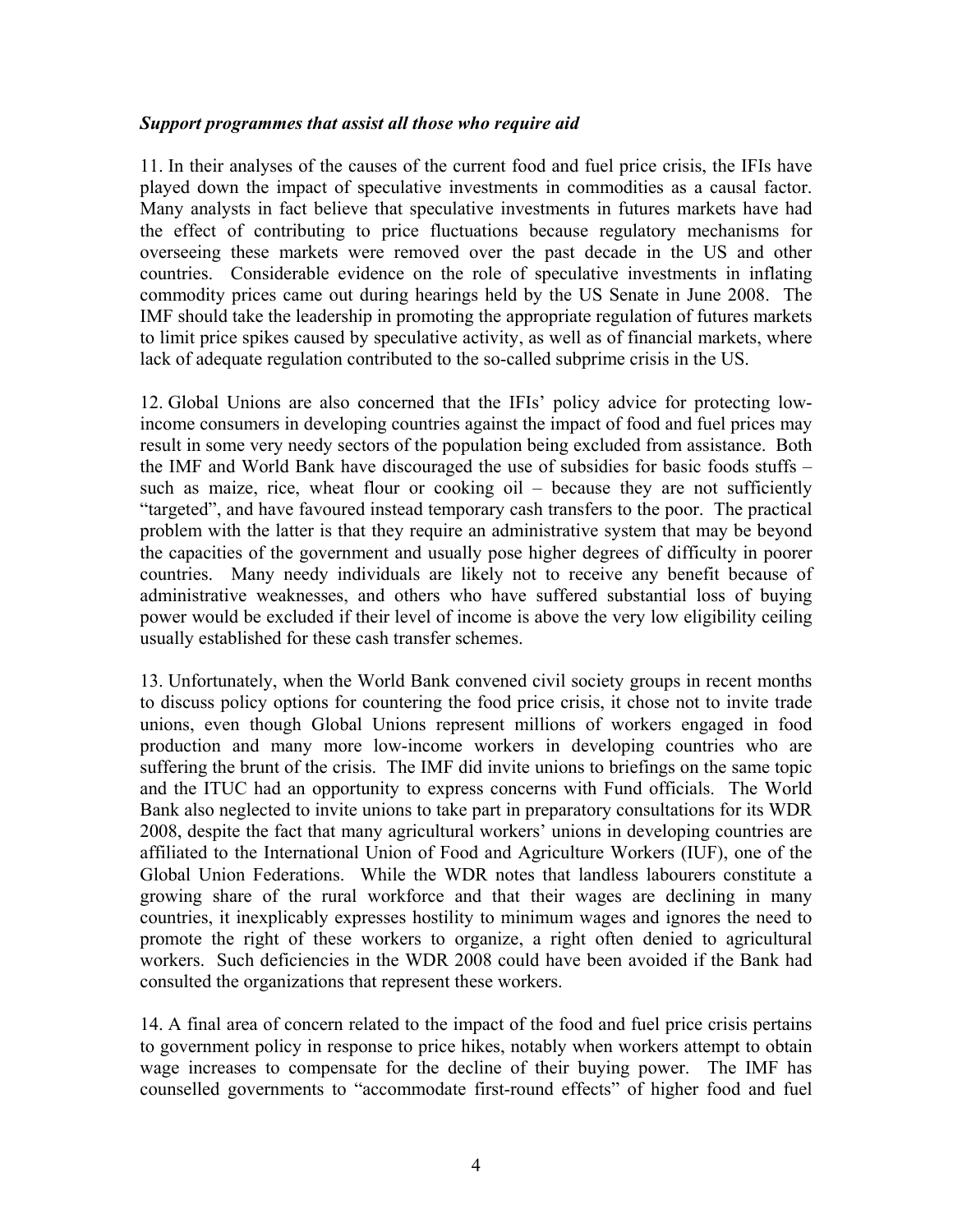prices on inflation, but cautions against "second-round effects" that could result in a wage-price spiral. Trade unions obviously support efforts to limit price increases, but do not agree that wage earners should be obliged to suffer a drop in real income as a result of restrictive macroeconomic or wage-setting policies. Restrictive economic policies could add to recessionary pressures at a moment when the global economy is already very weak, as well as causing declining living standards for many people.

15. **The IFIs should support governments in efforts to maintain the buying power of wage earners and others on fixed incomes whose real incomes have deteriorated as a result of the food and fuel price crisis. They must also provide financial support for emergency measures that ensure assistance to low-income people suffering from the high cost of basic foodstuffs, with attention that such assistance reaches the millions of women living in poverty and in need. However, they should refrain from pressuring countries to end programmes that are "insufficiently targeted" if these are the only ones capable of reaching all those who require aid. The IFIs should encourage renewed government support for the production of foodstuffs in developing countries for domestic consumption at accessible prices, including though improved public infrastructure, provision of inputs to small-scale farmers and creation of grain buffer stocks. Finally, the IFIs should ensure that their policy initiatives on issues such as commodity futures speculation, bio-fuel production and international trade negotiations are supportive of and consistent with food security concerns and the objective of making food available to all at reasonable price.**

#### *Bank's response to climate change must affirm primacy of UN Convention*

16. Global Unions welcome the World Bank's recent focus on climate change and agree that the issue merits serious attention. Global Unions are apprehensive, however, that the World Bank's new Climate Investment Funds (CIFs) may not be the appropriate mechanism for the Bank's climate change work. Unlike the United Nations Framework Convention on Climate Change (UNFCCC), which was developed with input from civil society organizations and developing countries, the CIFs were essentially donor-driven and lack transparency and accountability measures. Global Unions share the concerns of many civil society groups and developing-country governments that the CIFs could undermine the multilateral negotiations around the UNFCCC and may actually divert funding by establishing a parallel mechanism.

17. Given the global scope of the climate change challenge, policy coherence between the World Bank and the UNFCCC process is essential. Global Unions are pleased to see that the World Bank's draft *Strategic Framework on Climate Change* (SFCC) commits to support for the "principles, policies, and directions of the UNFCCC process", and that it recognizes the UNFCC as **"**the primary international institution addressing global climate change". **Global Unions urge the World Bank to confirm its adherence to the UNFCCC principles as binding, internationally endorsed commitments.** 

18. Greater coherence is also necessary within the World Bank itself. Action on climate change cannot be limited to the CIFs and isolated from the Bank's regular policy and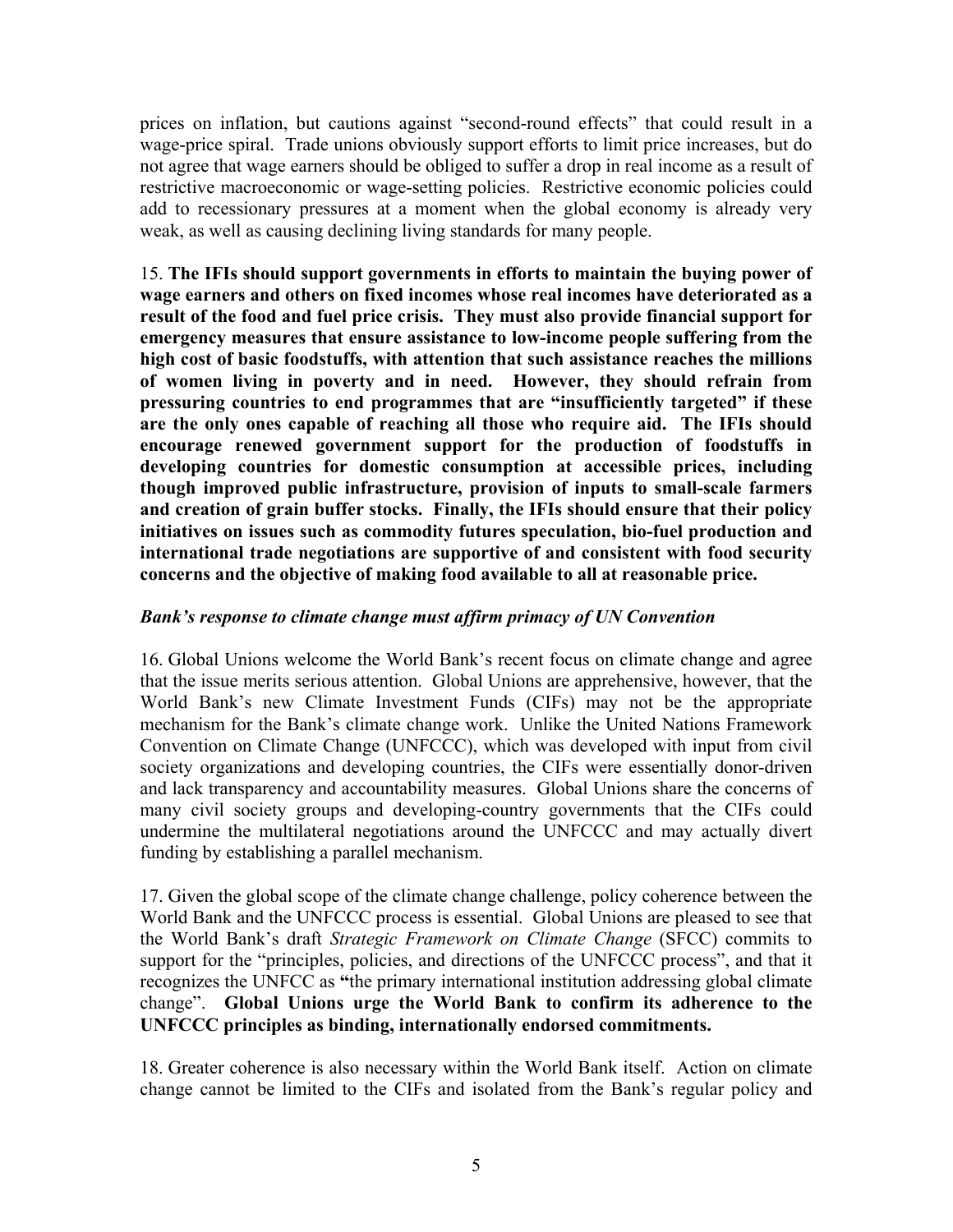project operations. Noting that the World Bank's own Independent Evaluation Group (IEG) has acknowledged inadequate evaluation and monitoring of environmental impacts of Bank operations, Global Unions call for the Bank to pay greater attention to the environmental impacts of its projects, particularly those in its large portfolio of fossil fuel projects. Global Unions endorse the IEG's recent recommendation to fully include environmental issues in World Bank country and regional assistance strategies. This discussion should not be limited to the environmental impacts of climate change, but should also consider social impacts.

19. Global Unions agree with the affirmation of the Bank's new SFCC that World Bank activity on climate change must consider the needs of vulnerable social and gender groups. The Bank must also consider the effects of climate change mitigation and adaptation strategies on workers in extractive and polluting industries who may be victims of job shedding, and the necessity to create more "green jobs" for men and women. **Creating "green jobs" – which preserve, protect, or restore environmental quality while providing decent work, and could potentially generate employment for tens of millions – should be a priority of the World Bank leadership as they discuss the implications of the** *Strategic Framework on Climate Change* **at this year's annual meetings.**

#### *Governance reform at the World Bank is essential*

20. As the World Bank turns its attention to global issues such as climate change and the food crisis, it is important that any action it pursues on these and other topics be undertaken with the full participation and support of both developing and developed countries. Unfortunately, developing countries' voice and vote at the Bank are currently limited by a governance structure skewed in favour of wealthy donor countries**. Global Unions strongly support a fairer and more democratic governance structure, and call for a deep and systematic reform at the World Bank. The end result of governance reform should, at the very least, be parity of voting power between developing/transition countries and developed countries.** Dilution of the voting power of any developing countries should not be accepted.

21. Although such changes may be phased in over a period of time, the sequence of reforms and a timeline for implementing them should be agreed as soon as possible. Global Unions discourage the World Bank from pursuing an incomplete path towards reform, such as that which took place at the IMF, and instead recommend that the Bank develop its own criteria for reform based on the fact that the World Bank is first and foremost a development institution. Recognizing the need for some rapid improvements, however, **Global Unions support the proposal to immediately create an additional African executive director's post in the World Bank's board.** It is indefensible that only two executive directors currently share representation for the entire Sub-Saharan Africa region, given the breadth and impact of the Bank's work there. A third African executive director, who would be in addition to the current developing and transition country EDs, would provide some immediate improvement whilst the long-term governance reform is in progress.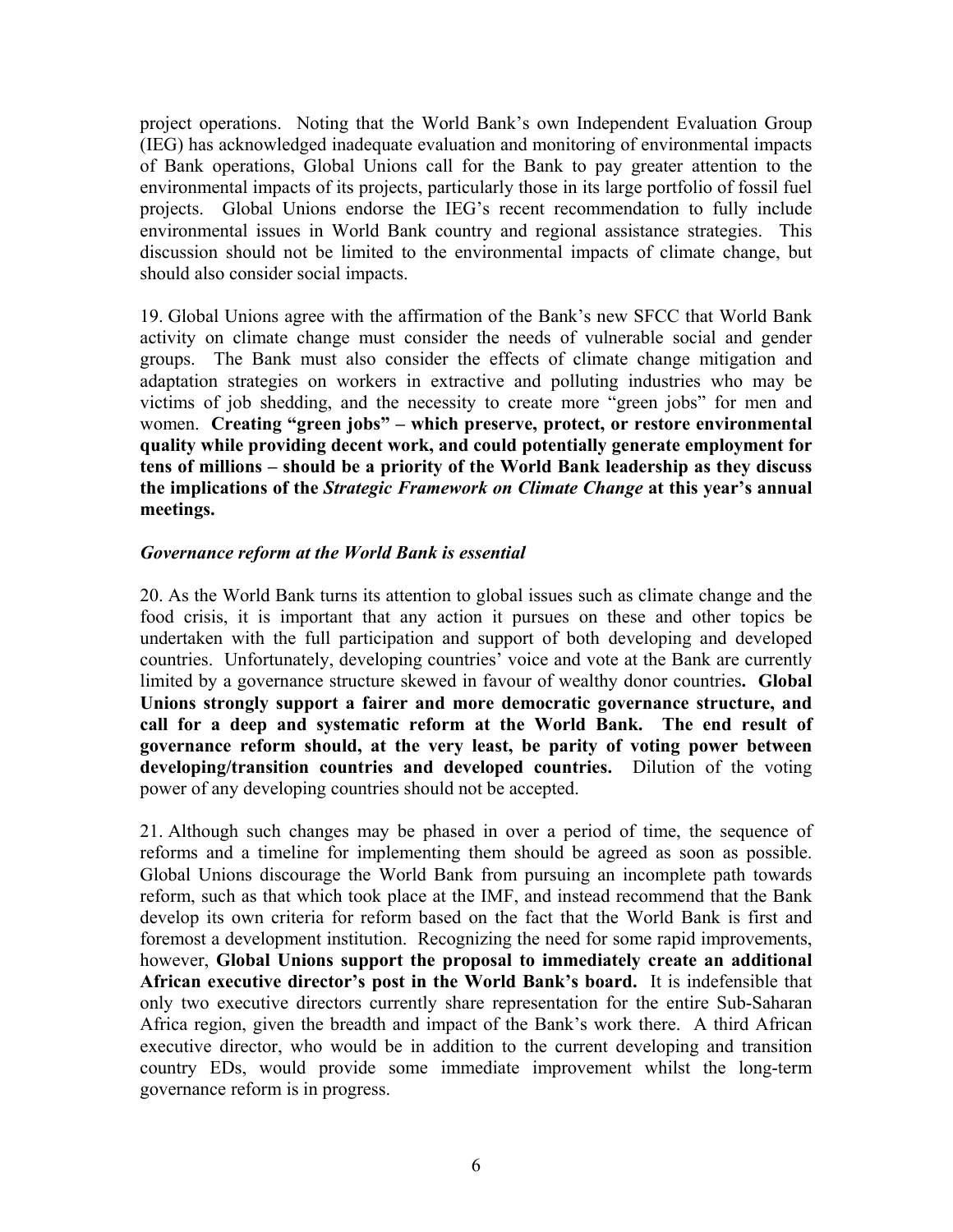#### *Need for concrete steps to reduce economic policy conditionality*

22. Although both the IMF and World Bank have adopted policies to reduce or "streamline" structural or economic policy conditions attached to their loans, progress has been exceedingly slow at both institutions. In January 2008, the Fund's Independent Evaluation Office (IEO) noted that it had found no evidence of a reduction in the number of conditions following a streamlining policy adopted in 2000. A more recent IMF report establishes that the average number of conditions per PRGF (concessionary) loan even increased, from 13.5 in 2002-2004 to 15 in 2005-2007. The number of "structural benchmarks", which the IEO recommended discontinuing altogether, increased in both PRGF and non-concessionary loans from 8 to 10 per loan between the same three-year time periods.

23. There has been a similar lack of progress at the World Bank, despite its adoption in 2005 of "Good Practice Principles" for the application of conditions. Trade unions are particularly concerned with labour market policy conditions that require borrowing countries to relax protection for workers. These include the labour market flexibility indicators of *Doing Business* that are used as a "guidepost" in the Bank's Country Policy and Institutional Assessment (CPIA), which determines overall access to concessionary funds from the Bank's International Development Association (IDA).

24. **Global Unions consider that both the World Bank and IMF should put an end to economic policy conditions and, instead, limit obligations to fiduciary controls and to those concerning respect for internationally agreed standards, including core labour standards. The World Bank should not use the CPIA to reward countries that do away with protections for vulnerable workers on the pretext that this helps "improve the business climate". Finally, the IFIs' debt cancellation initiative should be extended beyond the thirty countries that have benefited so far, but without the economic policy conditionality that has been attached to the programme.**

# *IFIs must stop using discredited Doing Business labour indicators*

25. Ever since the first edition of *Doing Business* came out in October 2003, trade unions have been demanding that the World Bank stop using the report to pressure countries to eliminate workers' protection regulations – such as minimum wages, advance notice of dismissals or social safety nets – by rewarding countries that have the lowest level of mandated workers' and social protection. Instead of removing the issue of labour regulation from the mandate of *Doing Business* as the ITUC proposed, the Bank elevated *Doing Business* to its highest circulation publication and incorporated its labour indicators into the CPIA, the Bank's labour markets strategy and dozens of country-level policy reports and recommendations. The IMF similarly used *Doing Business* labour market indicators in many country-level policy reports.

26. Unions have long pointed out that *Doing Business* not only rewarded notorious violators of workers' rights because of its biased methodology, but that its labour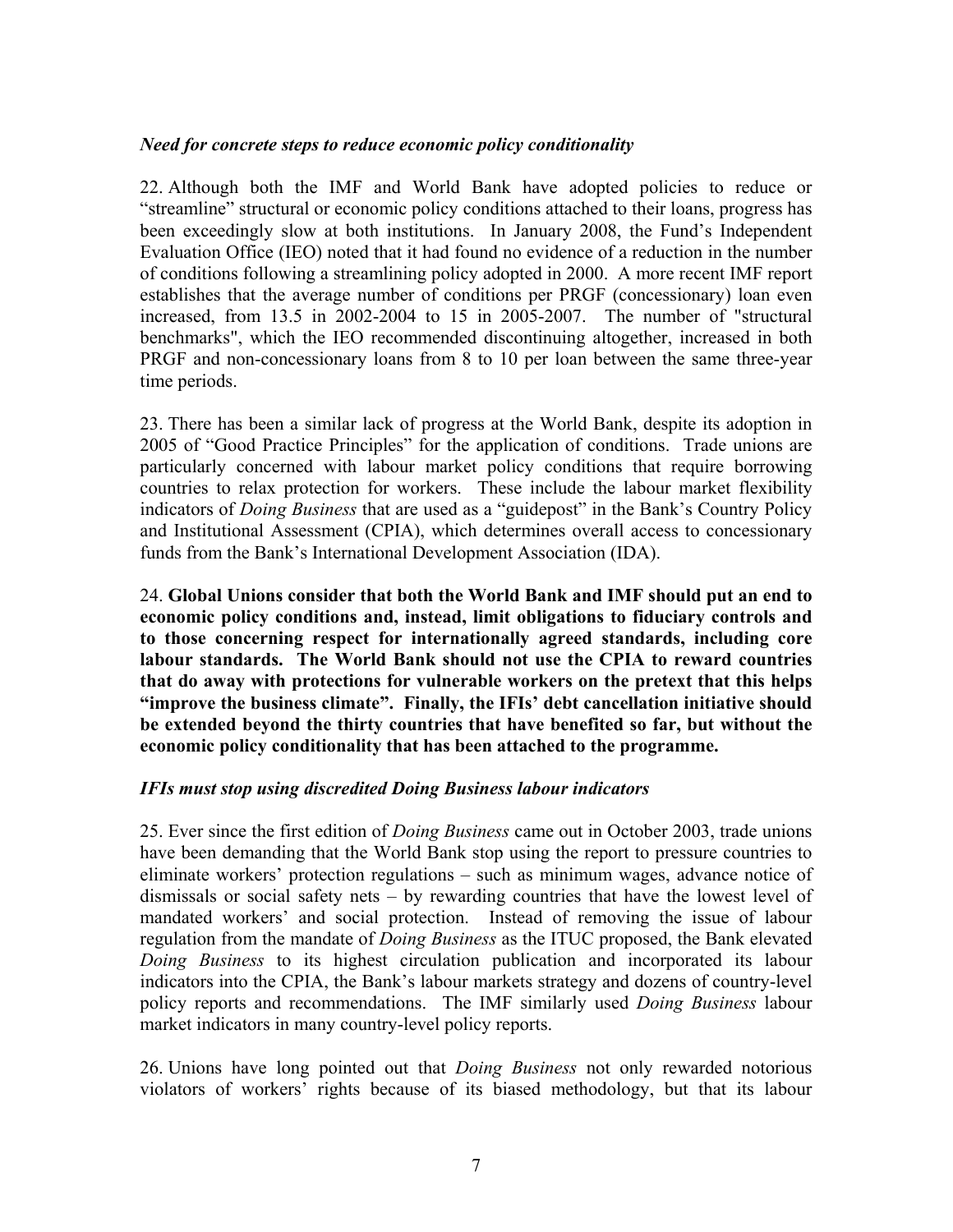indicators had no relation with positive outcomes such as employment, economic growth and investment. A recent report of the Banks' Independent Evaluation Group (IEG), published in June, came to the same conclusion. The IEG report confirms the inherent bias of *Doing Business* because it "measures costs but not benefits of regulation or other dimensions of labor market flexibility" and the fact that "no significant association emerged between ... [the *DB* indicator on] employing workers and employment". The IEG also blames *DB* for making "overstated claims of the indicators' explanatory power".

27. Although the Bank's own watchdog group, the IEG, discredited the *Doing Busines*s methodology on labour and social protection, numerous country-level Bank reports continue to use the report's flawed indicators to recommend labour market deregulation or reduction of contributions to social protection. Country Assistance or Partnership Strategies (CAS or CPS) since late 2007 that use *Doing Business* for this purpose include those for Turkey, Mali, South Africa, Serbia, Ukraine and Panama. On the other hand, the Bank's CAS for Belarus lauds the fact that in "the 2008 Doing Business Report … Belarus ranks quite well regarding … employing workers". The International Labour Organization (ILO) condemned Belarus' curtailing of workers' rights as a violation of the core labour standards, leading to the European Union's withdrawal of trade preferences under the Generalized System of Preferences in 2007. By endorsing unacceptable labour standards that have resulted in reduced access for Belarus exports to the world's largest market, one wonders how much of a service *Doing Business* and the World Bank are actually rendering to those who wish to invest in the country.

28. Another example of *Doing Business* adopting highly questionable stances as regards countries' interests is the case of Brazil, where *Doing Business* supports a reduction of the minimum wage because it exceeds the threshold (25 per cent of the average value added per worker) that the report deems acceptable. Yet the Bank's 2008 CPS for Brazil highlights "increases in the minimum wage" as one of the causes of a significant decline in poverty and of the fact that Brazil's income inequality, which was among the highest in the world, "is finally eroding". At the same time that the Bank's CPS recognizes that Brazil has succeeded in making strides towards reduction of poverty, which the Bank formerly described as its "overarching goal", the institution's highest-circulation publication is promoting measures that would increase poverty in the country.

29. Recent IMF country-level reports, such as Article IV Consultation and loan review reports, also continue to refer to the discredited labour indicators of *Doing Business* as justification for labour market deregulation recommendations or loan conditions. The ITUC found six such examples among IMF country reports released over a four-month period in mid-2008: Mauritius, Cape Verde, Niger, Mauritania, Greece and Lithuania. In the case of Niger, the IMF cites the "relatively high" (i.e. poor) *Doing Business* ranking for "Employing Workers", and its Road Map for Structural Conditionality under the PRGF-Supported Programme includes a requirement that Niger "implement an action plan, with World Bank assistance, to reduce the cost of business … [by] increasing labor market flexibility".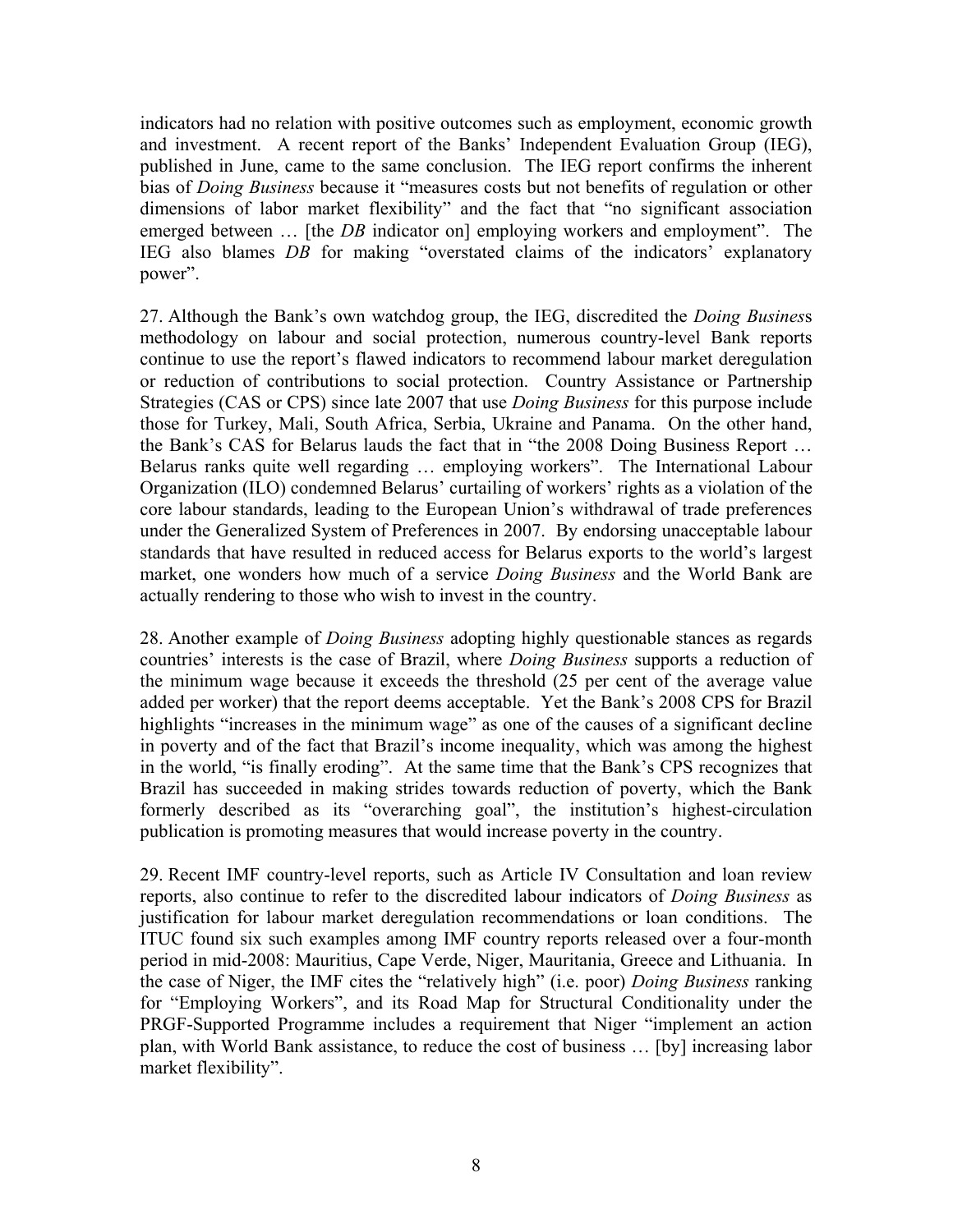30. **Now that the Bank's own evaluation unit has determined that the claimed links of causality between the** *Doing Business* **labour-related indicators and employment creation are unfounded,** something that the ITUC and ILO pointed out years ago, **both IFIs should cease using these indicators to design or justify labour market deregulation measures for member countries. The "Employing Workers" and "Paying Taxes" indicators, which are used to pressure countries to dismantle workers' and social protection, should be removed from the mandate of the** *Doing Business* **publication. They should be taken out of the World Bank's CPIA index for determining countries' access to concessionary assistance and its labour market strategies. Instead, the Bank should support the ILO's Decent Work Agenda.** The ITUC has furthermore invited to Bank to initiate an investigation to determine how such obviously flawed indicators came to be used as key policy instruments within the Bank despite repeated warnings it received over the past five years about the biased methodology and the lack of empirical evidence to back up *Doing Business*'s claims.

#### *World Bank and IFC must ensure implementation of CLS commitments*

31. Global Unions supported the actions that the World Bank took over the past two years to ensure that the core labour standards  $(CLS)^2$  are adequately recognized and protected in its operations. Beginning with the IFC's adoption of CLS requirements in its Performance Standards on Social and Environmental Sustainability in 2006, and the World Bank's subsequent addition of CLS clauses to its Standard Bidding Document for Procurement of Works (SBDW) in 2007, the World Bank Group has made important commitments to protect workers' rights and has encouraged other multilateral development banks to follow its lead. Global Unions are concerned, however, that these recent promises will soon ring hollow if the World Bank and IFC do not increase monitoring and enforcement of CLS compliance for their projects.

32. The CLS requirements in the SBDW are little known outside the Bank's procurement department, and there has been no outreach or training on a country level to ensure that these requirements are understood and enforced in active projects. While Global Unions appreciate the ongoing headquarters-level dialogue with the World Bank's procurement department on CLS, the Bank must do more to ensure that field staff are similarly made aware of the measures that must be taken to comply with labour standards at a project level. **Global Unions recommend that the World Bank provide training on the core labour standards and establish a mechanism for monitoring and enforcing violations of the labour requirements, and do so in cooperation with the international trade union movement. Global Unions renew their request for the Bank to establish pilot efforts to monitor and enforce CLS in World Banksponsored infrastructure projects.**

 $\overline{a}$ 

<sup>&</sup>lt;sup>2</sup> Core labour standards are internationally-agreed fundamental human rights for all workers, irrespective of countries' level of development, that are defined by the ILO Conventions that cover freedom of association and the right to collective bargaining (Conventions 87 and 98); the elimination of discrimination in respect of employment and occupation (Conventions 100 and 111); the elimination of all forms of forced or compulsory labour (Conventions 29 and 105); and the effective abolition of child labour, including its worst forms (Conventions 138 and 182).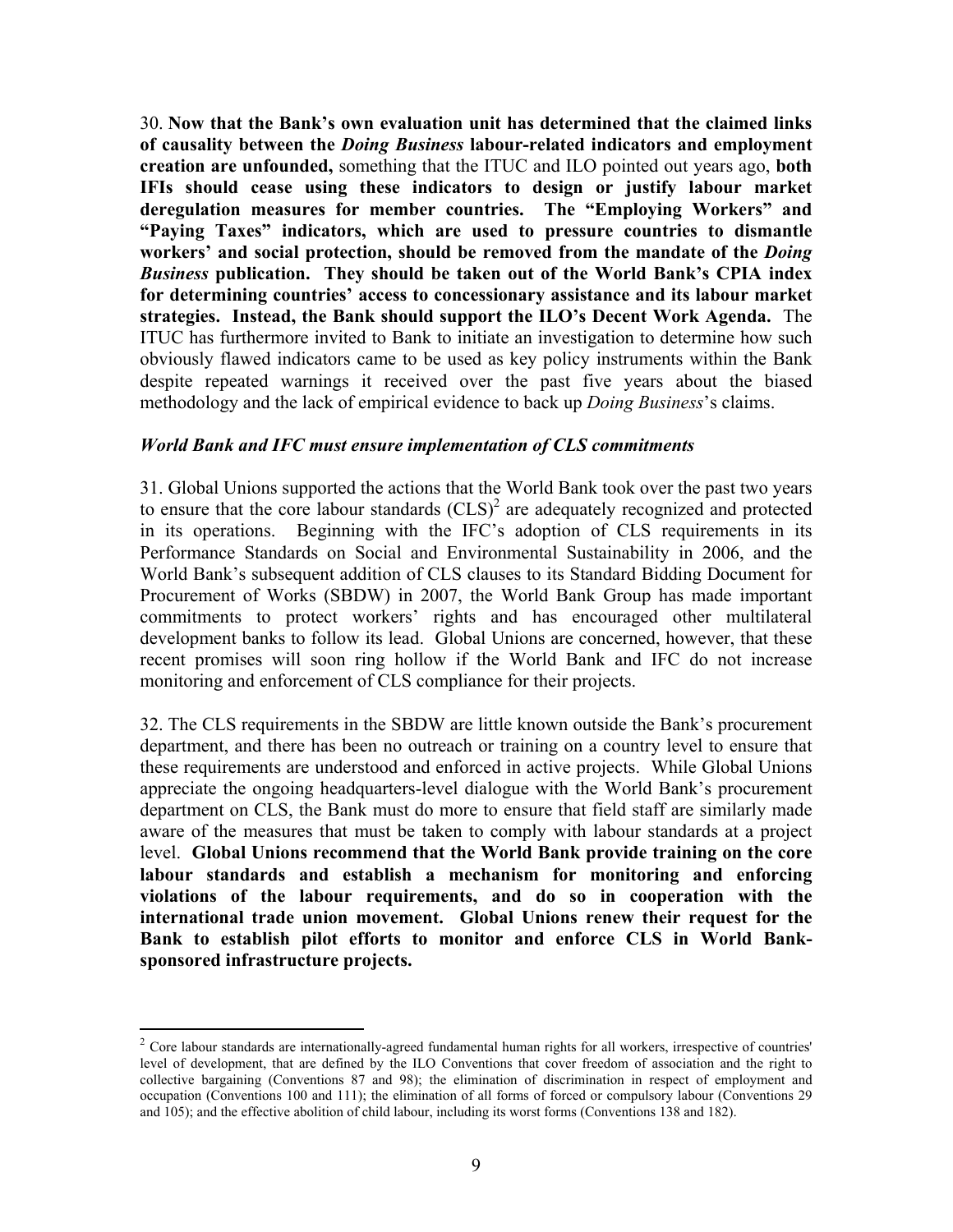33. Although it emerged as a leader in ensuring that its projects comply with CLS and played an important role in encouraging other IFIs to adopt standards similar to its own, the IFC may be slipping in its efforts to ensure that client companies conform to the labour requirements of its Performance Standards. The IFC has been slow to respond to some recent complaints from trade unions about possible CLS violations in IFC projects. Global Unions are further concerned that the IFC's due diligence on the labour rights compliance of its prospective clients may be insufficient. This is notably the case in the financial sector, where the IFC has exempted borrowing firms from the obligation to apply the specific labour rights requirements of its Performance Standards, allowing financial institutions to violate workers' basic rights in spite of the IFC's commitment to uphold the CLS.

34. The IFC must also improve its due diligence process when screening prospective clients in countries with a history of workers' rights abuses and in enterprises with a poor history of respecting those rights. For example, the social review summary for a recently proposed loan to the Colombian airline Avianca only briefly mentions that, "some complaints with regard to labor aspects have been raised by external organizations", but leaves it to the company to follow up on the complaints even though trade unions raised serious concerns about Avianca's history of anti-union activities and the high level of violence against trade unionists in Colombia. Global Unions regret that cases such as this one are undermining the IFC's efforts to ensure that its projects are consistent with the CLS. **Global Unions urge the IFC to improve its screening process for client companies, and reiterates its offer to assist the IFC through participation in an early consultation process. Consultation with unions on the labour aspects of upcoming IFC investments should be a mandatory part of the IFC's "due diligence" process. Global Unions further encourage the IFC to respond quickly to complaints of labour rights violations in its projects, so that the integrity of the Performance Standards is not compromised.**

# *Coordinated policy response to financial crisis is lacking*

35. There is growing consensus that lack of adequate financial sector regulation was a root cause of the 2007 financial crisis, which is the biggest shock felt by the financial system since the 1930s and has caused a global economic slowdown. Unfortunately, the policy responses, both to counter the impact of the financial crisis on the real economy and to avoid its repetition, have been far from adequate. At the IFIs' spring meetings of April 2008, Global Unions called on the IMF to lead a comprehensive response to the financial crisis that would include the development of new international regulatory frameworks, and were pleased to see the developing-country group at the IFIs (G-24) issue a similar appeal for "active policy coordination" and support the need "to strengthen the regulatory and supervisory framework" of the financial sector.

36. However the final communiqué of the IMF's ministerial committee meeting (IMFC) in April limited itself to calling for "coherent action" by countries, reflecting G7 finance ministers' stance, rather than endorsing the calls for a coordinated international policy response that IMF management had made prior to the meeting. The communiqué did not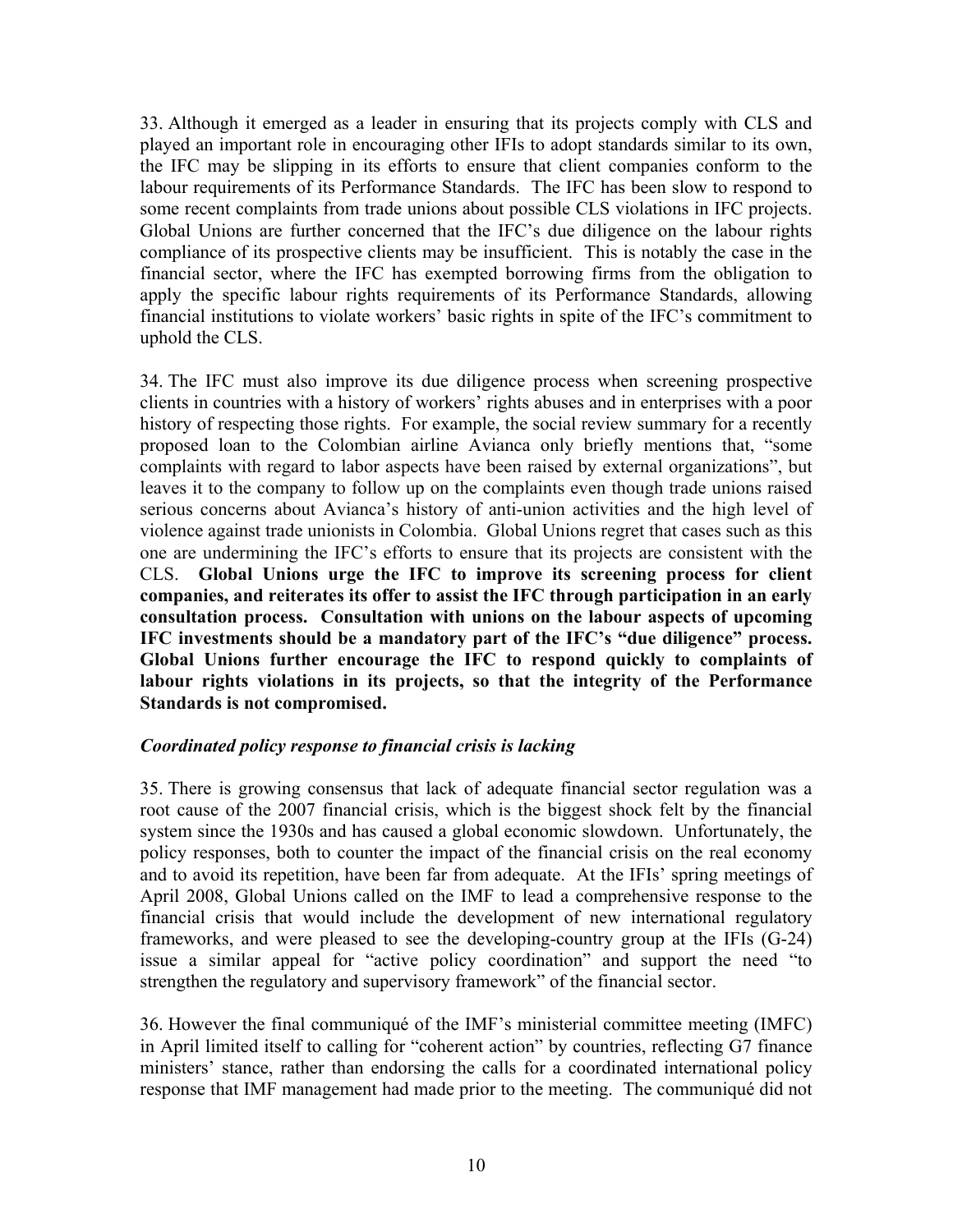endorse Fund managements' appeal for public interventions going beyond monetary and fiscal stimulus to avert financial sector collapse, nor was progress made on establishing a new crisis prevention credit line, the previous facility having expired in 2003. Despite the havoc that massive movements of speculative capital are having on some economies, no measure was announced for assisting countries in establishing controls to limit damaging movements of capital.

37. The absence of a coordinated response has meant that the global economic situation continues to deteriorate: important financial institutions in the US, where the crisis began in mid-2007, have not yet emerged from threatened collapse; latest data show some major industrialized economies to be on the edge of recession, despite the IMF's upward adjustment of economic growth forecasts in July 2008; and several developing countries are rapidly finding themselves in serious economic difficulty. Many developing countries are finding it an arduous challenge to navigate between an upsurge in inflation, due to high costs of food and energy, and the possibility that monetary tightening may provoke recession. While the prospect of moderating prices for commodities may relieve some of the inflationary pressure, they will also erode the income of several developing countries whose growth has been dependent on commodity exports.

38. The international trade union movement believes that there is strong popular support around the world for international cooperation in pursuing comprehensive reform of private financial institutions to provide greater transparency, capital adequacy and greater systemic stability. Regulatory reform should cover both commercial and investment banks, but should also cover the "shadow banking system", such as hedge funds, private equity and sovereign wealth funds. A new regulatory and supervisory framework must ensure transparency of all direct and indirect liabilities of banks, insurance companies and other financial institutions and discourage excessive risk taking. Ensuring that these financial entities and their activities comply with the core labour standards should be one of the objectives of the process. The IMF is the only existing global institution that could take leadership in coordinating national regulatory reforms, and also in developing appropriate international regulatory frameworks.

39. Global Unions encourage the IMF to support the following measures:

• Broadening the IMF's **multilateral consultation process to address not only the repercussions of global economic imbalances** between the US and Asia, notably on exchange rates, **but also the serious impact of sharply increased food and fuel prices, especially in developing countries**

• Creation of **a new emergency credit facility for countries in financial difficulty,** unhampered by the policy preconditions that rendered the former Contingent Credit Lines, which expired in 2003, unusable

• Initiation of a process, including consultations with trade unions and other interested parties in addition to private financial institutions, to create **international frameworks for comprehensive financial regulatory reform, including commercial and investment banks as well as private equity funds, hedge funds and related financial activities** that are non transparent, exploit unwarranted tax subsidies and contribute to financial market instability